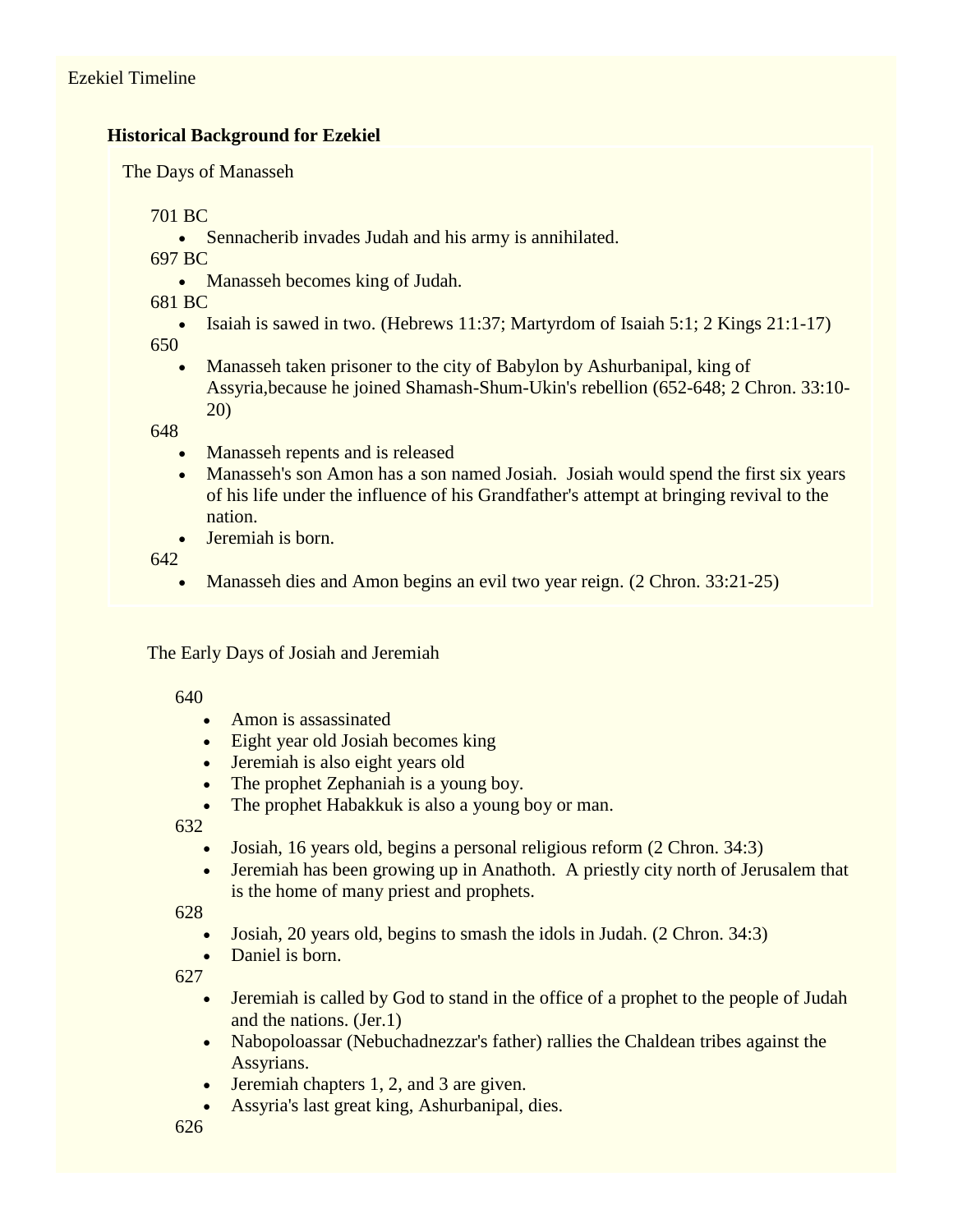- Scythians (from the north of Assyria) invade Assyria and weaken the capital of Ninevah. Ninevah had repented 133 years before in 759 when Jonah had preached to them. Now they would fall to the Babylonians.
- Nabopoloassar drives Assyrians out of Babylon.

Nabopolassar becomes king of Babylon

624

 The prophet Zephaniah gives his book. He discusses the present Scythian invasioins into Judah, the coming Babylonian destruction and the coming of the day of the Lord.

#### Josiah Repairs the Temple

623

- Josiah repairs the temple (age 25) (2 Chron.34:8)
- The priest Hilkiah finds the book of the law, the book of Deuteronomy. (2 Chron. 34:14)
- April 14-21 Josiah celebrates the Passover for the first time and in a way that had never been celebrated since the days of the judges (2 Kings 23:22)
- $\bullet$  Jeremiah 3:6 6:30 are given
- The prophetess Huldah prophecies for Josiah. It is the same message as Jeremiah's. (2 Chron. 34:23)

622

- Jeremiah 11 and 12 are given. These are followed by chapters 7, 8, 9, 10.
- EZEKIEL is born
- Josiah tries to purify the land

612

- Ninevah destroyed according to Nahum's prophecy in the Book of Nahum 1:1-3:19 as prophecied in 663-654BC.
- Babylon and King Nabopolassar become the world power when Ninevah is destroyed.

609

- Crowned prince Nebuchadnezzar strikes the death blow to Assyria at Carchemish.
- Josiah dies slowing down Pharoah Neco who was attempting to get to Carchemish to assist the weak Assyria.
- Pharoah Neco drives General Nebuchadnezzar out of Carchemish. Carchemish temporarily becomes an Egyptian stronghold.

- Jehoahaz, 23 years old, becomes the king of Judah for 3 evil months. He is Josiah's son.
- Jehozhaz goes up to Riblah (on Onontes River) and is put in chains by Pharoah Neco and is taken to Egypt and never returns.
- Neco makes Josiah's oldest son, Jehoiakim, king.
- Jeremiah is 40 years old.
- Daniel is 20 years old.
- Ezekiel is 14 years old.
- Jeremiah chapters 22, 26, 27 are written.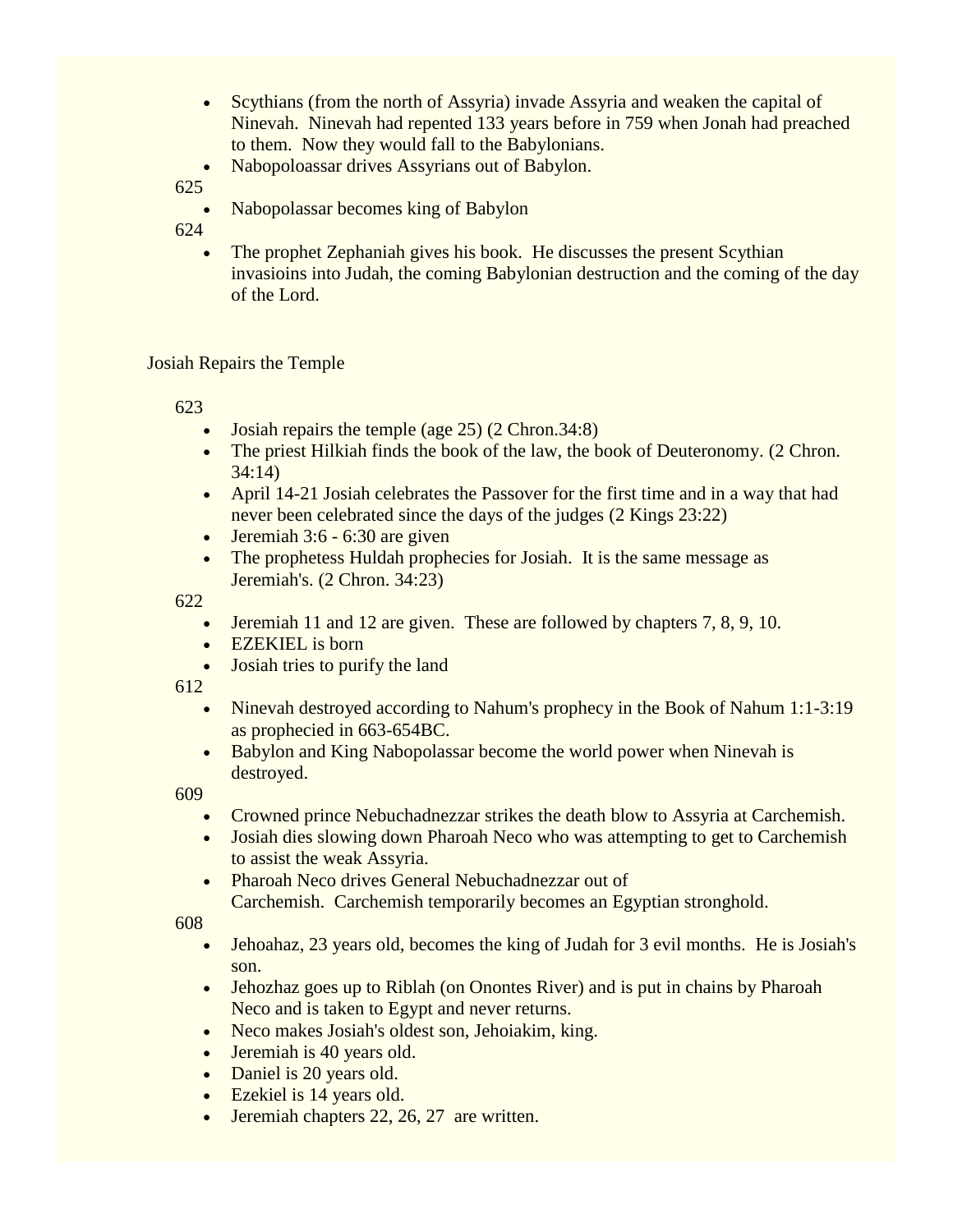Habakkuk is written.

Daniel Taken Captive in First Captivity

605

- General Nebuchadnezzar moves up the east bank of the Euphrates early in August to surprise attack Pharoah Neco at Carchemish.
- General Nebuchadnezzar drives Neco back into Egypt through going through Israel and past Jerusalem.
- Nebuchadnezzar takes control of the Middle East.
- August 16: Nabopolazzar, Nebuchadnezzar's father, dies in Babylon.
- Nebuchadnezzar stops pursuing Neco inorder to head back to Babylon to secure his position as the new king.
- Nebuchadnezzar sets his newly acquired lands in order.
- Nebuchadnezzar takes members of the royal family from Jews, Phoenicians, Syrians, Egyptians, and more. These children of royalty are taken back to Babylon as captives.
- The captives are sent back to Babylon with Nebuchadnezzar's heavily armed military.
- Nebuchadnezzar takes a personal escort 580 miles back to Babylon in three weeks.
- Daniel is one of the captives taken from Jerusalem. Daniel is 23 years old.
- King Jehoiakim is taken captive also, but will return to the Judean throne.
- By September 7 Nebuchadnezzar has secured his throne.
- By October 1 King Nebuchadnezzar is back in Syria.

604

- $\bullet$  Jeremiah chapters 45, 46, 47, 48, 49, 35, 36, 25 are written.
- Jeremiah prophecies to Baruch his scribe.
- Prophet Uriah flees and is killed. (Jer. 26:20)
- February, Nebuchadnezzar returns to Babylon.
- When Nebuchadnezzar returns to Babylon he calls to meet some of the captives as is seen in Daniel 1:14-20.
- Daniel put into service in Nebuchadnezzar's palace.
- Nebuchadnezzar has a dream of the statue with head of gold. Daniel interprets the dream.

603

- $\bullet$  Jeremiah chapters 13, 14, 15, 16, 17, 18, 19, 20 occur and are written
- Aramean, Moabite, Ammonite, Chaldean raiders invade Judah because of the famine mentioned in Jer. 14. (2 Kings 24:2,3)

602

King Nebuchadnezar's younger brother, Nabu-suma-lisir rebels in Babylon.

- Egypt and Babylon meet on the plain of Gaza for battle.
- Egypt is driven out of Asia, but Babylon suffers heavy losses in the battle crippling the army.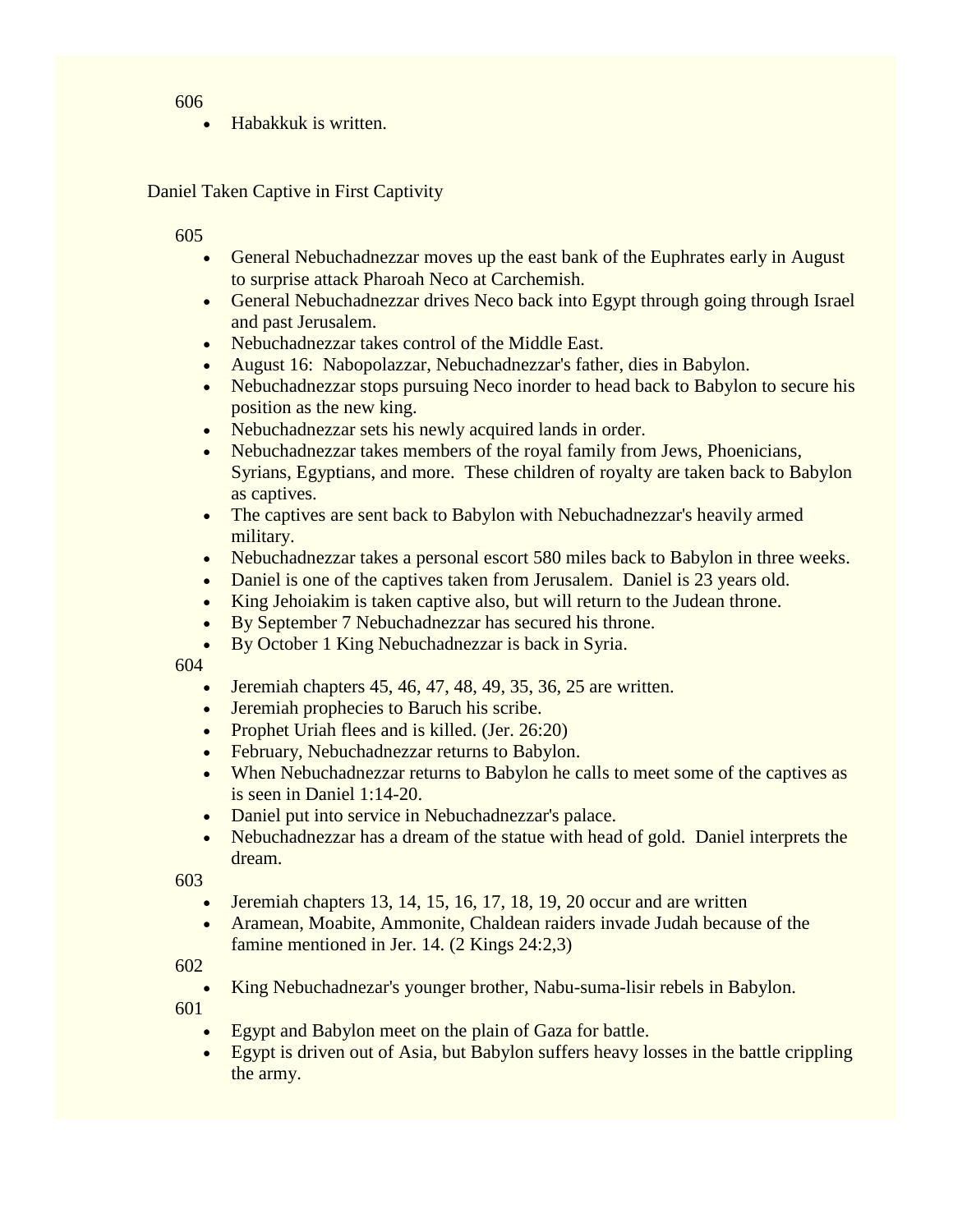- Jehoiakim rebels when he sees that the Babylonians has to return to Babylon. Jehoiakim stops paying his tribute money to Nebuchadnezzar after having paid it three times since 605.
- Darius the Mede is born.

• Nebuchadnezzar stays in Babylon all year rebuilding his military.

599

- Judah is being invaded by raiders from the East such as the Chaldeans, Arameans, Moabites, and Ammonites.
- Cyrus is born.
- In December Nebuchadnezzar marches out to begin collecting his delinquent tributes from all the countries he had taken. He begins in Syria.

Nebuchadnezzar Invades Judea for the Second Time

598

- Jehoiakim is three years late on his Babylonian tribute payment.
- Nebuchadnezzar is ready to head South into Judah to collect his tribute.
- Jehoiakim dies on December 7 and due to the Eastern radiers his body is thrown over the wall of the city and is not buried according to Jeremiah's prophecy in Jeremiah 22:18-19
- Jehoiakim's son Jehoiachin becomes king at age 18.
- Jeremiah prophecies to Jehoiachin in Jeremiah 22:24-30.

597

- February Nebuchadnezzar arrives and begins to beseige Jerusalem.
- March 10 Nebuchadnezzar seizes Jerusalem.
- Jehoiachin is removed as king and Josiah's third son, Zedekiah, becomes king at the age of 21.
- In April Nebuchadnezzar heads back to Babylon with 10,000 more captives including Ezekiel and young King Jehoiachin.
- Ezekiel is 25 years old.
- Ezekiel settles in the captive's colony on the canal Tel-Abib. Here he will work with the other captive craftsmen and artisans for the next five years. At that time he will begin a ministry when God calls him to be a prophet in Babylon.
- Jeremiah gives chapter 24
- Jeremiah writes a letter, chapter 29, and sends it to the captives in Babylon.

596

- Nebuchadnezzar fulfills Jeremiah 49:34 when he marches to Carchemish to drive out the Elamite raiders. He drives them down the Tigris River.
- Nebuchadnezzar begins a 13 year seige on Tyre. He never finishes the seige. Alexander does so in 332. These prophecies are recorded in Ezekeil 26:2- 21.

594

 Zedekiah begins to plan a revolt with Edom, Moab, Ammon, Trye and Sidon against Babylon. (Jeremiah 27:3)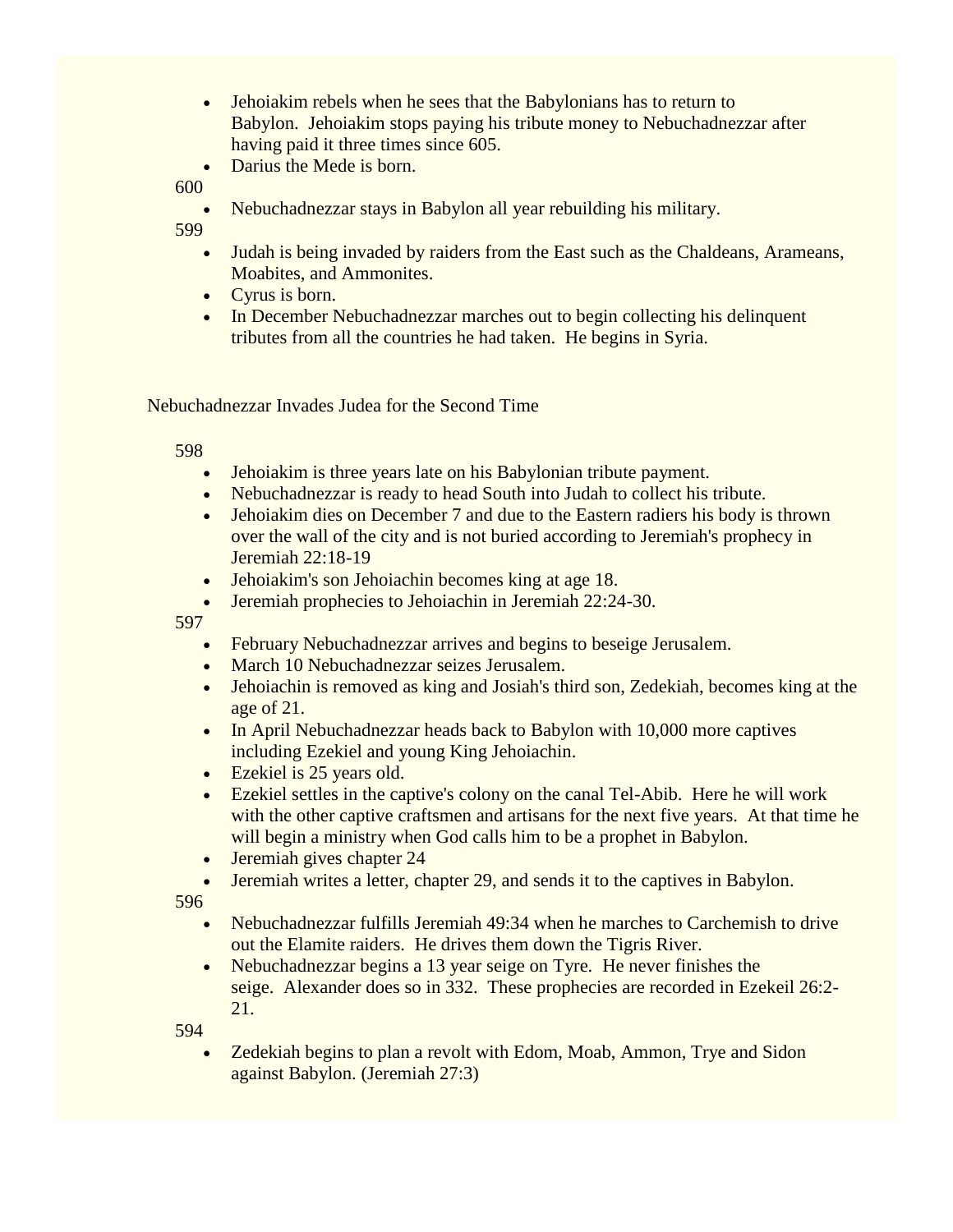- Nationalistic prophets are whipping up support for the revolt by generalizing scripture and misinterpreting the meaning. They misinterpret scriptures like these: Isaiah 37:21-35; Psalm 2; 20; 21; 72.
- In August Hanahiah gives false prophecy recorded in Jeremiah 28.
- In OctoberHanahiah is dead according to Jeremiah's words in Jer. 28:16
- Nebuchadnezzar sends for Zedekiah to be brought to Babylon to be interogated him concerning rumors he has heard of another Judean revolt. He uses his court and the city of Babylon to intimidated him.
- Burach's brother, Seraiah, accompanies King Zedekiah to Babylon. Seraiah is given a scroll from Jeremiah that contained prophecies of Babylon's eventual fall. Seraiah is to read it out loud, tie it to a rock, an dthrow it into the Euphrates River. (Jeremiah 50, 51)
- $\bullet$  Jeremiah gives chapters 27, 28, 23, 50, 51.

- **Ezekiel sees his first visions and is placed into the office of a prophet by God on July 5, 593.** (Ezekiel 1-3)
- Ezekiel sits in a trans for 7 days (Ezekiel 3:15,16).
- Ezekiel acts out the seige of Jerusalem (Ezekiel 4, 5) and prophecies the message of the vision (Ezekiel 6, 7)
- Ezekiel is 30 years old.
- Jeremiah is 55 years old.
- Daniel is 35 years old. Daniel has been in Babylon for 12 years.

592

- Within 14 months Ezekiel has his second vision in chapters 8, 9, and 10.
- Ezekiel then prophecies and teaches the message of the vision (chapters 8-10) in chapters 11-19

Ezekiel Begins Ministry

593

- **Ezekiel sees his first visions and is placed into the office of a prophet by God on July 5, 593.** (Ezekiel 1-3)
- Ezekiel sits in a trans for 7 days (Ezekiel 3:15,16).
- Ezekiel acts out the seige of Jerusalem (Ezekiel 4, 5) and prophecies the message of the vision (Ezekiel 6, 7)
- Ezekiel is 30 years old.
- Jeremiah is 55 years old.
- Daniel is 35 years old. Daniel has been in Babylon for 12 years.

592

- Within 14 months Ezekiel has his second vision in chapters 8, 9, and 10.
- Ezekiel then prophecies and teaches the message of the vision (chapters 8-10) in chapters 11-19

591

Ezekiel's third dated message (Ezekiel 20:1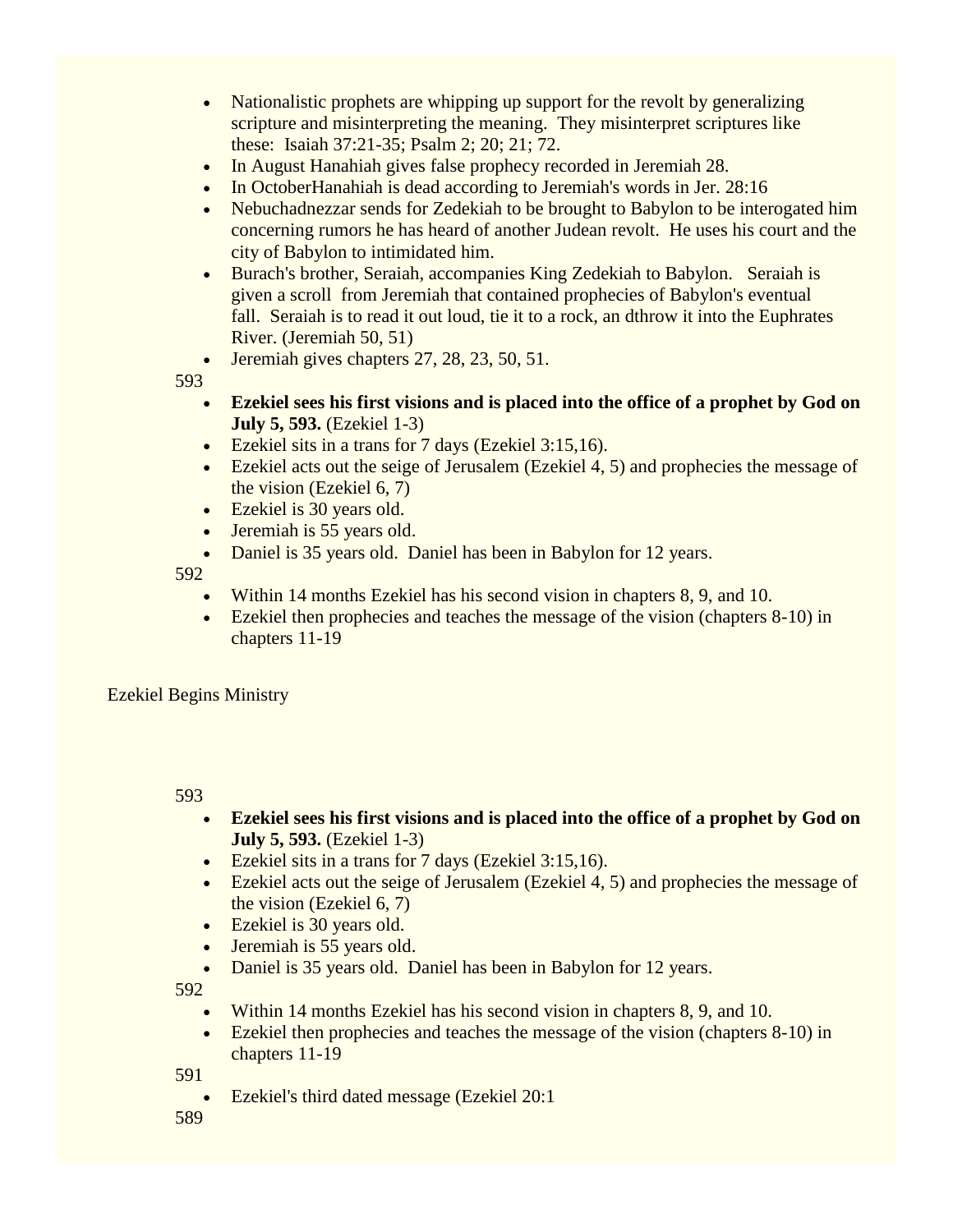- January 10 Ezekiel 24. Ezekiel sees the boiling kettle and Ezekiel's wife dies.
- Pharoah Hophra promise Judah that Egypt will help in Zedekiah's revolt.

- January 15, Babylon marches against Judah (Jeremiah 25:3). Nebuchadnezzar begins his final attack on Jerusalem.
- $\bullet$  2 Kings 25:1

587

- Nebuzar-Adan begins reigning with NEbuchadnezzar.
- Nebuzar-Adan is in charge of the Jerusalem seige.
- January 12, Ezekiel's sixth dated message, in Ezekiel 29:1
- Egypt comes to Jerusalem's adi and the Babylonians leave Judah to fight Paroah Hophra.
- Jeremiah attempts to leave Jerusalem during the break in the seige to go to the territory of Benjamin to buy some property(Jeremiah 37)
- Jeremiah is put in a vaulted cell in a dungeon. (Jeremiah 37)
- Jeremiah is put in the courtyard by King Zedekiah (Jeremiah 37:21)
- Jeremiah has a dream of Israel's pleasant future whiile he is in the courtyard (Jeremiah 30-31)
- Jeremiah buys the field while he is in the courtyard (Jeremiah 32)
- Jeremiah promises restoration (Jeremiah 33)
- King Zedekiah sends for Jeremiah. (Jeremiah 21)
- Jeremiah is thrown into the cistern (Jeremiah 38)
- Jeremiah gives Zedekiah final warning, slaves are released to defend themselves but are taken back (Jeremiah 34)

## Jerusalem Falls

- July, there is no food left inside Jerusalem.
- July 18, Babylon breaks through the walls. It had been a 21/2 year seige.
- Ezekiel prophecied that Zedekiah will come to Babylon but he will not see Babylon (Ezekiel 12:13)
- Jeremiah 39 and 52 occur
- August 14, Nebuzar-Aden returns to burn Jerusalem.
- $\bullet$  Psalm 94 is written
- Psalm 74 is written
- Psalm 79 is written
- Lamentations is written.
- Ezekiel's twelth dated message in Ezekiel 33:21
- Nebuzar-Adan finds and releases Jeremiah from chains.
- Jeremiah is invited to go to Babylon as a royal guest.
- Jeremiah elects to stay in Judah.
- Jeremiah is given provisionis and a gift (money) from King Nebuchadnezzar (Jeremiah 40)
- Gedaliah is made governor in Judah for King Nebuchadnezzar.
- Gedaliah is assassinated by the Ammonites on October 7.
- Remaining Jews flee to Egypt for what they think will be safety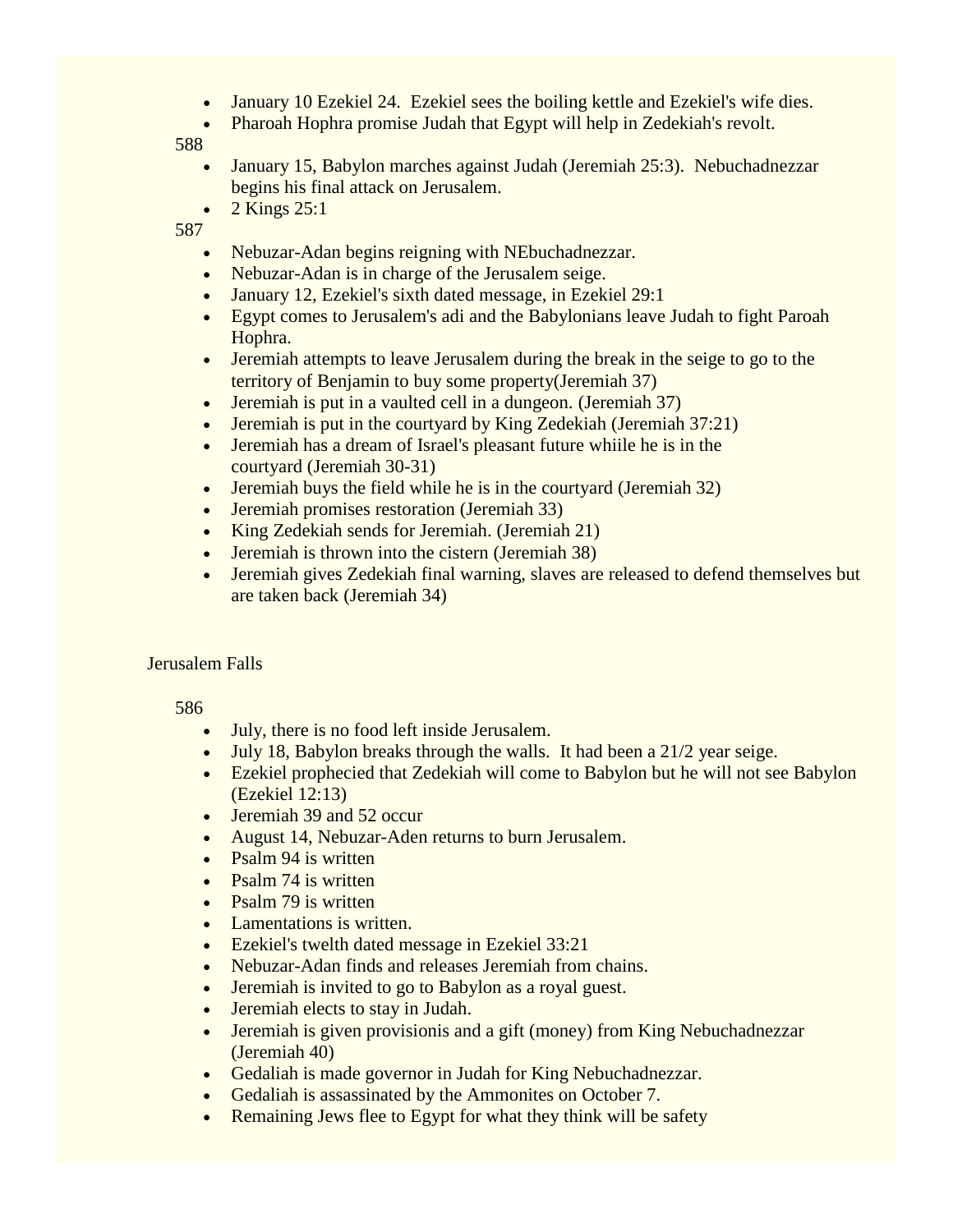• Jeremiah prophecies against the Jews in Egypt and to Egypt itself. He says that Nebuchadnezzar will be to take Egypt.

571

 April 26, Ezekiel prophecies that Nebuchadnezzar would invade Egypt (Ezekiel 29:19

570

- Ezekiel's last recorded prophecy at the age of 52.
- Daniel 4, Nebuchadnezzar's dream of a great tree and is warned of pride.

569

- Nebuchadnezzar invades Egypt in fulfillment of: Jeremiah 43:8-13; 46:13-26 and Ezekiel 29:19
- Jeremiah is taken back to BAbylon by Nebuchadnezzar.
- Jeremiah is 79 years old
- Daniel is 59 years old.

#### Babylon

569-563

- Nebuchadnezzar is in exile and goes insane.
- Babylonian government continues without Nebuchadnezzar possibly under the leadership of wisemen such as Daniel.

562

- Nebuchadnezzar repents and glorifies God. Nebuchadnezzar becomes a believer and is saved. This all happens in August.
- Nebuchadnezzar is restored to his throne.
- September, Nebuchadnezzar dies a believer.

561

- Evil Merodach, Nebuchadnezzar's son, begins to reign.
- Evil Merodach releases 55 year old Judean King Jehoiachin from a 36 year prison term

560

Jeremiah dies at the age of 88

559

Cyrus begins reigning in Persia

556

• Nebuchadnezzar's son in law begins to reign. His name is Nabonidus. He married Nebuchadnezzar's daughter Nitocris. They have a son name Belshazzar.

553

- Daniel 7, Daniel has the dream of four beasts.
- Belshazzar begins reigning for his dad because his dad has gone west into Arabia to gain more land.

551

 Daniel 8, Daniel has a vision of a ram and a goat. (Darius and Alexander the Great from the 300's)

## End of Daniel's Life